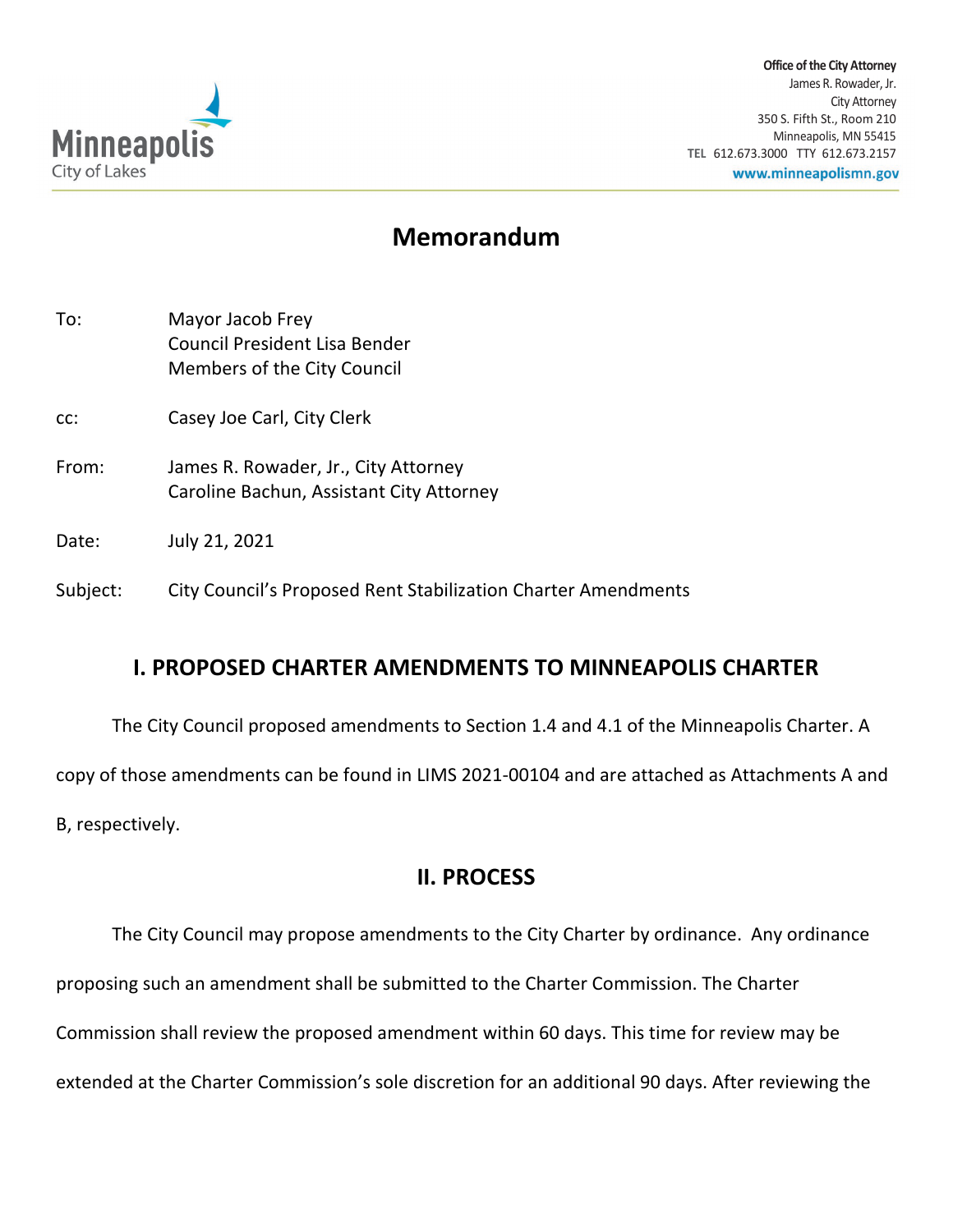proposed amendment, the Charter Commission shall approve or reject the proposed amendment or suggest a substitute amendment. *See* Minn. Stat. § 410.12, subd. 5 (2020).

Once the City Council is notified of the Charter Commission's action, the City Council has three options:

1. Submit its original amendment to the voters.

2. Submit the substitute amendment proposed by the Charter Commission to the voters.

3. Do not submit an amendment to the voters.

*See* Minn. Stat. § 410.12, subd. 5 (2020).

If the City Council will submit an amendment to the voters, the City Council must craft the ballot language for that amendment. *See* Minn. Stat. § 410.12, subd. 4 (2020). That ballot question must be transmitted to the County Auditor prior to the August 20, 2021, deadline for this year's general election ballot. *See* Minn. Stat. § 205.16, subd. 4 (2020).

The City Council submitted its proposed amendments on rent stabilization to the Charter Commission for its consideration via letter from the City Clerk dated February 26, 2021. The City Council proposed amendments to Sections 1.4 and 4.1. A copy of those amendments can be found in LIMS 2021-00104 and are attached as Attachments A and B, respectively.

In accordance with Minnesota Statutes, Section 410.12, the Charter Commission considered the proposed amendments within the timeframe allowed by state law. Further, the Charter Commission issued a *Report of the Minneapolis Charter Commission on City Council Proposal to Amend Sections 1.4 and 4.1 of the Minneapolis City Charter*. A copy of that report can be found at LIMS CH2021-00013.

2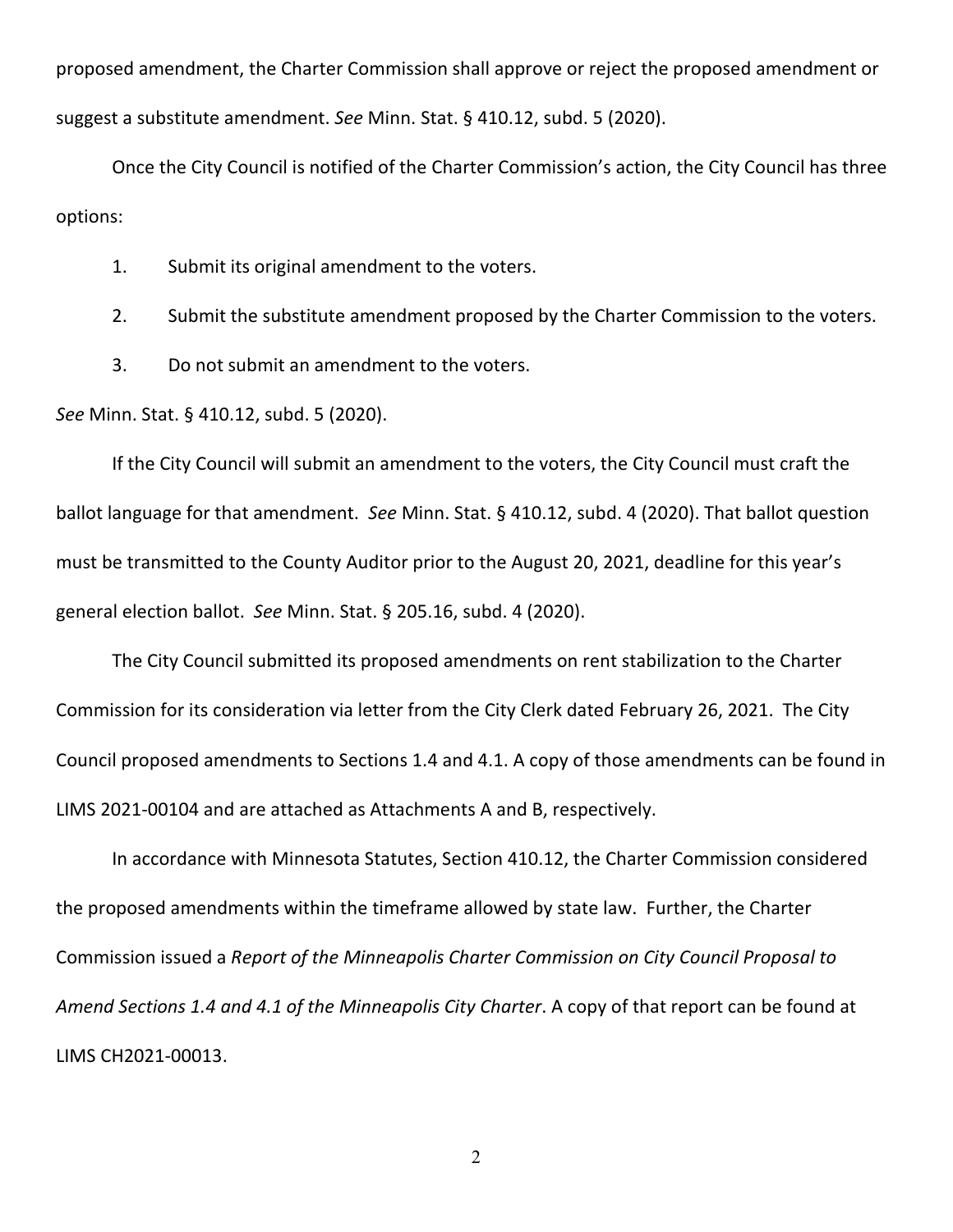At its July 7, 2021 meeting, the Charter Commission rejected the voter initiative amendment of

Section 1.4, and suggested the following substitute to Section 4.1, which is a substitute to the City

Council's proposed clause (g), as follows:

## **(g) Rent stabilization.**

- *(1)* **Council adoption.** The Council may adopt a rent control or rent stabilization ordinance (subject to sec. 4.4(c)) to regulate rents on private residential property in the City of Minneapolis.
- *(2)* **Submission to voters**. Before the ordinance can take effect, the Council must submit the rent control or rent stabilization ordinance to voters in a ballot question at a general election. If 51 percent or more of the votes cast on the ballot question are in favor of its adoption, the ordinance will take effect 30 days from the date of the election or at such other time as is fixed in the ordinance.

## **III. LEGAL ANALYSIS**

### **A. Amendment to Minneapolis Charter, Section 1.4**

The City Council must decide whether it will place the proposed amendment to Section 1.4

(voter initiative) on the ballot. The City Council cannot change the language of that amendment.

The Charter Commission rejected the voter initiative designed to implement rent control or rent stabilization ordinances in Minneapolis. Further, the Charter Commission issued its *Report of the Minneapolis Charter Commission on City Council Proposal to Amend Sections 1.4 and 4.1 of the Minneapolis City Charter.* The Charter Commission's *Report* includes several policy arguments against the use of initiative, including that the legislative and policy-making forum of the City Council is the proper place for a full discussion on rent stabilization because it is a complicated and significant topic. In that *Report*, the Charter Commission stated as follows:

One particular criticism of citizen initiative is that it often ends up in a badly drafted law since, if passed by the voters, the petition ends as law. It is argued that government officials who are experienced in legislative drafting will provide a better and more defensible law than those who do not have such experience.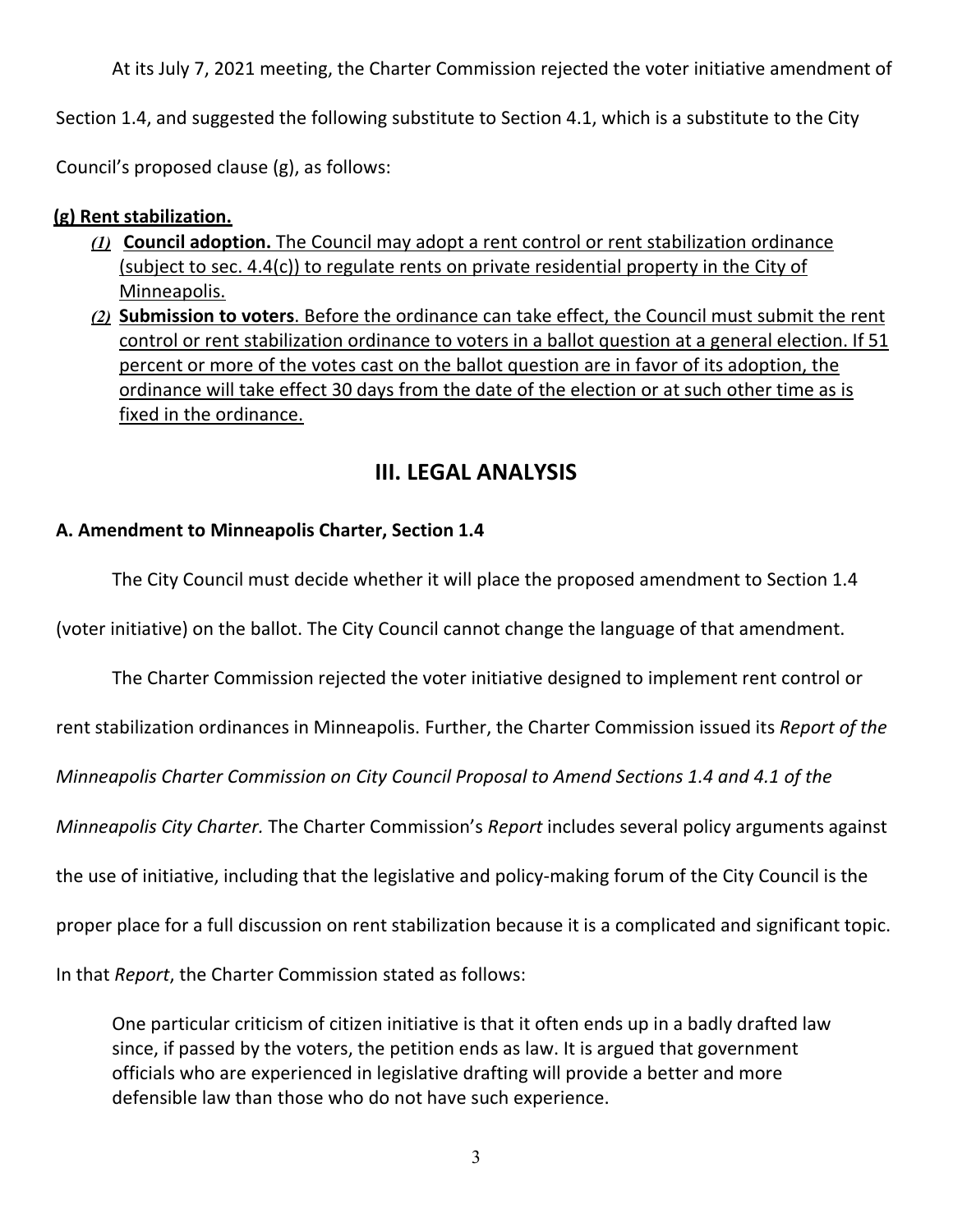Drafting an ordinance to implement rent control and rent stabilization would require considering legal parameters and policy decisions within those legal parameters. The City Council is better equipped to make these policy decisions, potentially after input from stakeholders, legal and non-legal staff, and after considering the law at the time of the ordinance drafting. This policymaking process will usually result in the creation of a legislative record, which can include a City staff report, findings of fact, written public input, and relevant empirical study. When faced with a lawsuit challenging the provision at issue, courts give deference to the City in terms of their standard of review because of this legislative record. The record is typically lacking in the case of initiative and courts may not afford the same deference in terms of standard of review.

There are also drafting errors in the amendment of Section 1.4. These drafting errors are described below:

- 1. The City Council's proposed amendment to Section 1.4 of the Charter provides that ballot questions must be submitted to the voters at a general or special election. However, under Minnesota Statutes, Section 471.9996, such ballot questions must be submitted only at a general election, and not at a special election.
- 2. The City Council's proposed amendments to Section 1.4 provides the City with three options when it receives an initiative ordinance that meets the technical requirements. One of those options is to enact the ordinance without change. However, under Minnesota Statutes, Section 471.9996, a proposed ordinance must be submitted to a general election.

Based on these drafting errors and legal considerations related to the complexity of drafting rent control and rent stabilization ordinances, plus the necessity of establishing a robust legislative record during the deliberative process to withstand potential legal challenges, the City Attorney recommends that the amendment to Section 1.4 not be placed on the ballot at the general election on Tuesday, November 2, 2021. The City Attorney concurs with the analysis of the Charter Commission contained in its *Report*.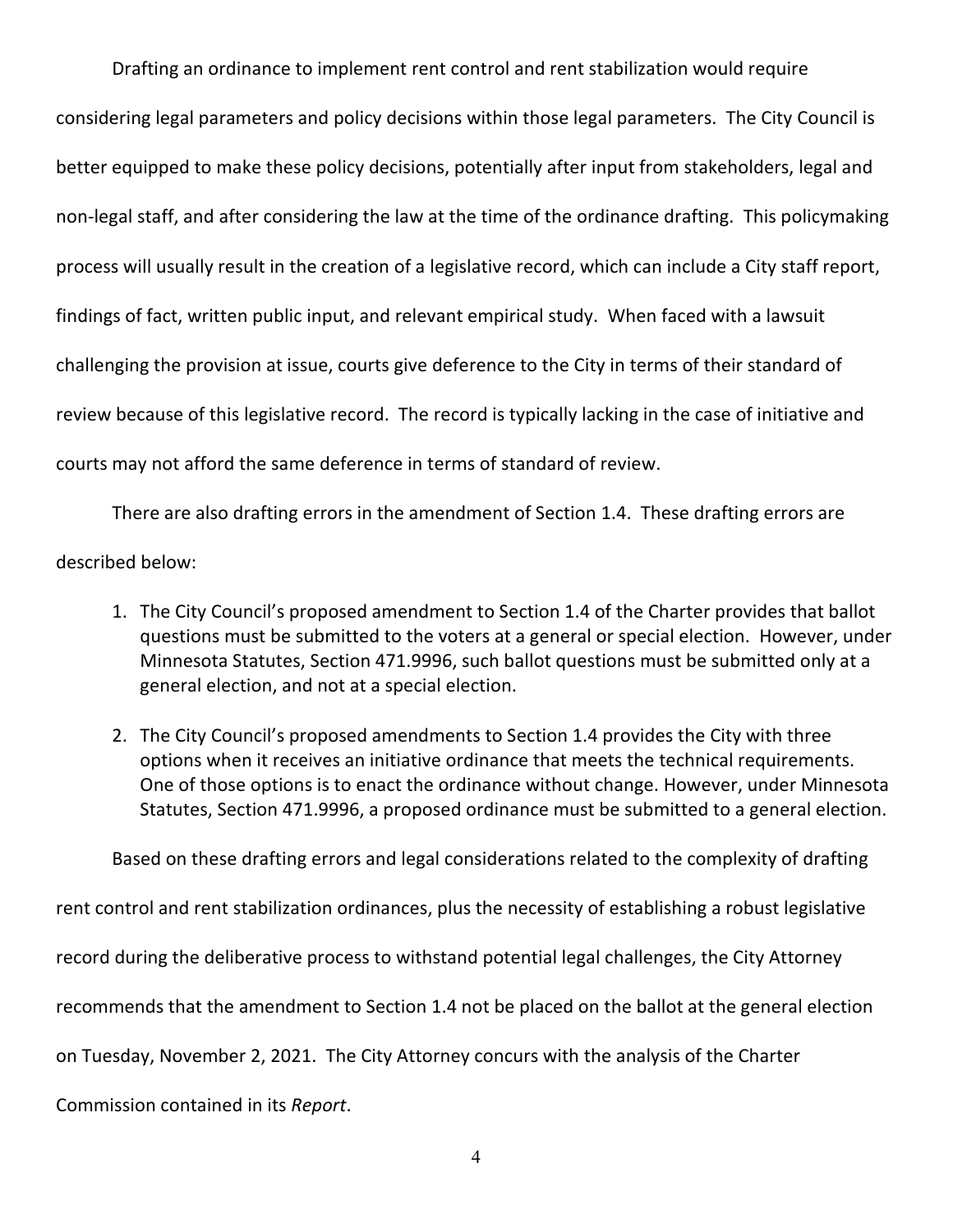### **B. Amendment to Minneapolis Charter, Section 4.1**

The City Council must decide whether it will place the amendment to Section 4.1 on the ballot,

and if so, whether it will place its original amendment or the Charter Commission's proposed

substitute amendment on the ballot. The City Council cannot change the language of the original

amendment or the substitute amendment.

Minnesota Statutes, Section 471.9996, which dictates when the City can utilize rent control,

provides as follows:

### **471.9996 RENT CONTROL PROHIBITED.**

Subdivision 1. **In general**. No statutory or home rule charter city, county, or town may adopt or renew by ordinance or otherwise any law to control rents on private residential property except as provided in subdivision 2. This section does not impair the right of any statutory or home rule charter city, county, or town:

(1) to manage or control property in which it has a financial interest through a housing authority or similar agency;

(2) to contract with a property owner;

(3) to act as required or authorized by laws or regulations of the United States government or this state; or

(4) to mediate between property owners and tenants for the purpose of negotiating rents.

Subd. 2. **Exception**. Subdivision 1 does not preclude a statutory or home rule charter city, county, or town from controlling rents on private residential property to the extent that the city, county, or town has the power to adopt an ordinance, charter amendment, or law to control these rents if the ordinance, charter amendment, or law that controls rents is approved in a general election. Subdivision 1 does not limit any power or authority of the voters of a statutory or home rule charter city, county, or town to petition for an ordinance or charter amendment to control rents on private residential property to the extent that the power or authority is otherwise provided for by law, and if the ordinance or charter amendment is approved in a general election. This subdivision does not grant any additional power or authority to the citizens of a statutory or home rule charter city, county, or town to vote on any question beyond that contained in other law.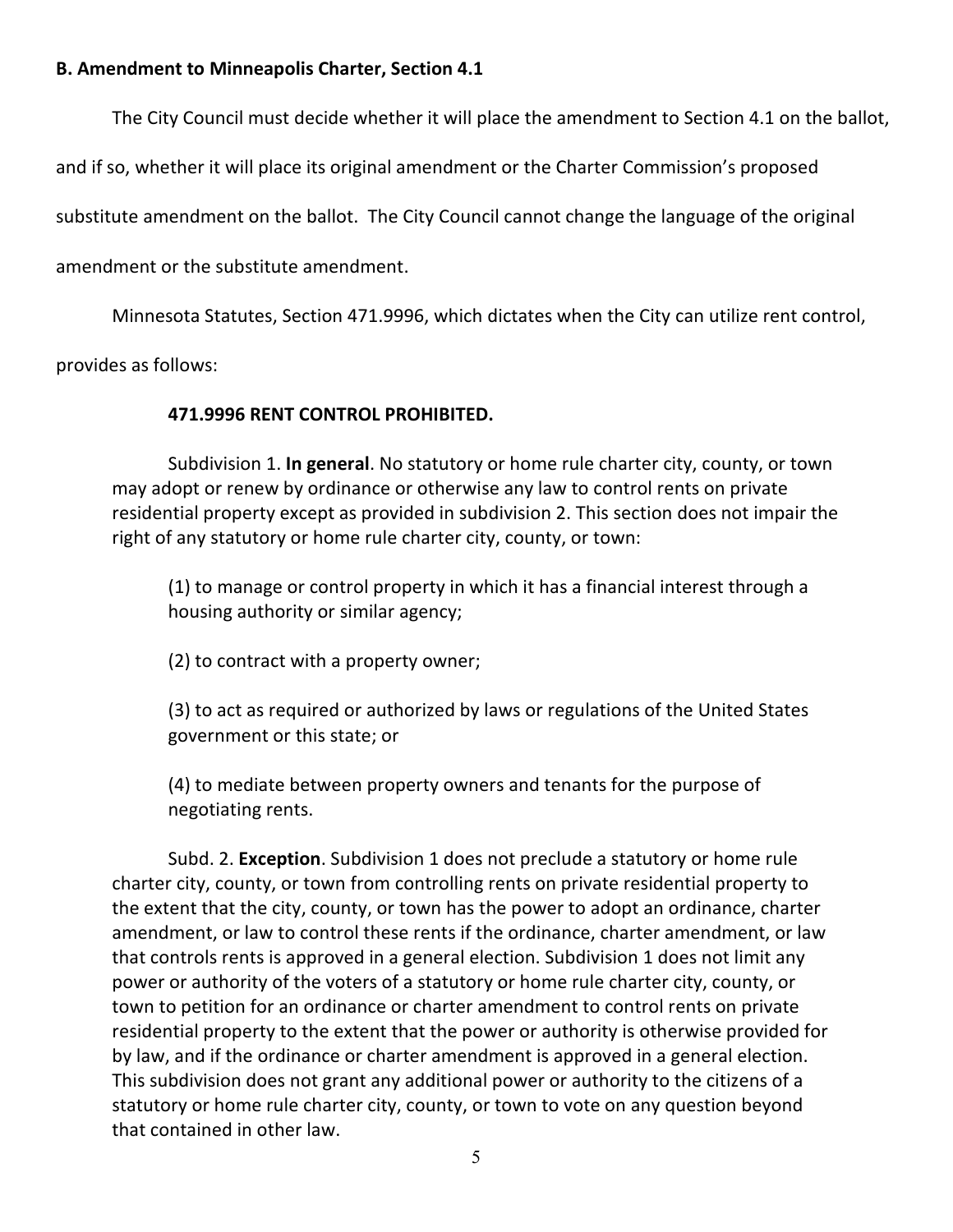Subdivision 1 does not apply to any statutory city unless the citizens of the statutory city have the authority to vote on the issue of rent control granted by other law.

This statute is not drafted clearly and could be subject to various interpretations. The statute has not been the subject of a legal challenge to date. In particular, the following language is not clear: "to the extent that the city, county, or town has the **power to adopt** an ordinance, charter amendment, or law to control these rents **if the ordinance, charter amendment, or law that controls rents is approved** in a general election."

The Charter Commission has interpreted this language to mean that there is a two-step process for the City Council to implement rent control / stabilization within the City. Under this interpretation, the first step is that the City Council must have the power to adopt a rent control ordinance. For example, this could be accomplished by the voters approving a Charter amendment on the ballot this year that would authorize the City Council to adopt a rent control / stabilization ordinance through voter adoption at a general election. Then, the second step is that the City Council would have to submit the "ordinance that controls rents" to the voters for approval at a general election before the ordinance could be effective. For example, this could be accomplished by the City Council drafting the details of rent control / stabilization into an ordinance, then submitting that ordinance to the voters at a general election. In essence, the Charter Commission's interpretation would ultimately enable voters to know the provisions that would be enacted to implement rent control / stabilization, such as, for example, the process for determining rent caps, allowed rent increases, exemptions, etc., when voting on this second-step ballot question at a general election.

The Charter Commission's interpretation is reasonable and plausible. Although there is no case law that specifically addresses the interpretation of this language, a reviewing court is likely to give

6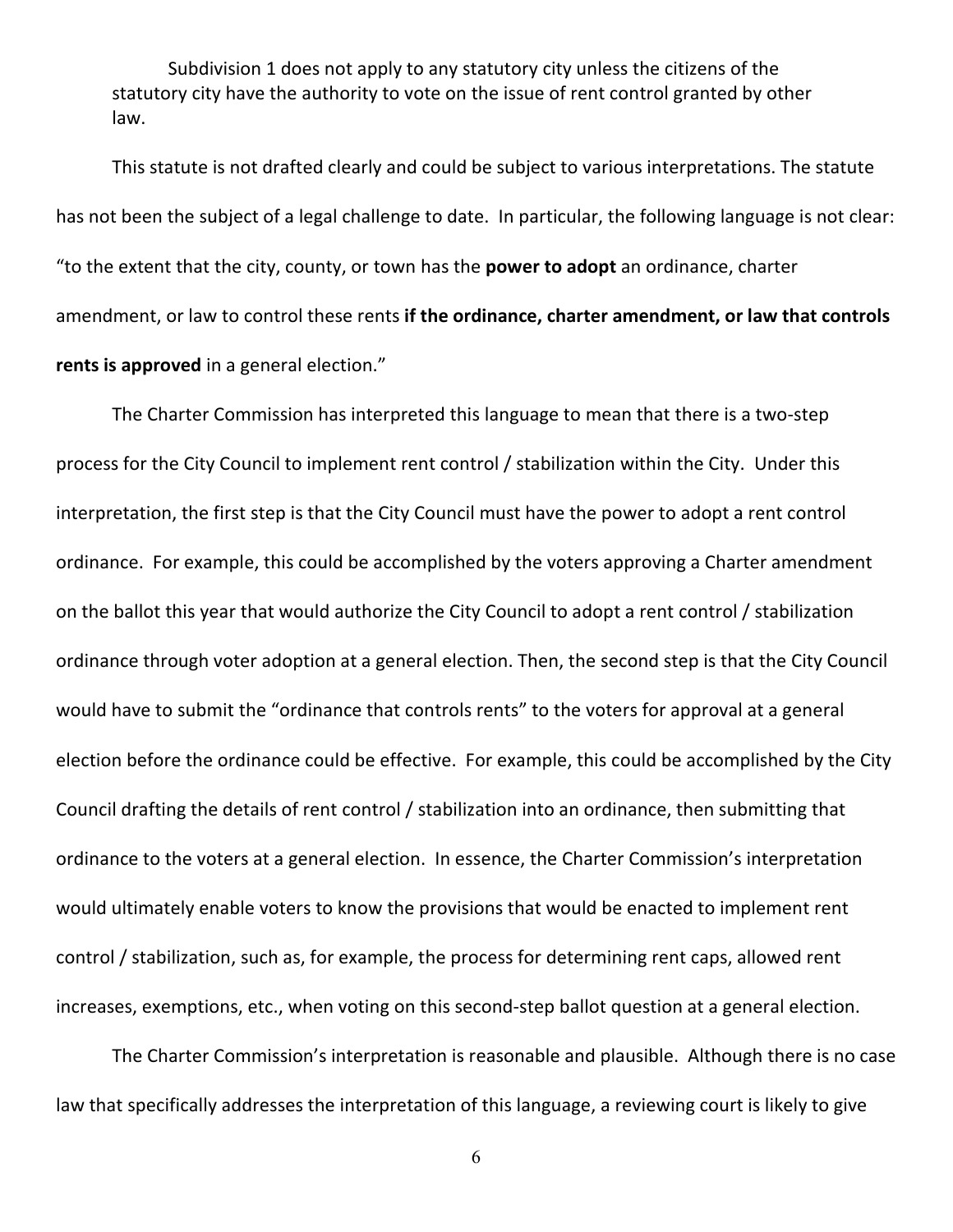some degree of weight to the analysis provided by the Charter Commission in its Report. Charter Commissioners, including a former Minneapolis Deputy City Attorney and an attorney with the League of Minnesota Cities, have provided their reasoned interpretation of the statute. The Charter Commission's interpretation of the statute likely indicates the manner a reviewing court would view the issues here.

There is also a drafting error in the amendment of Section 4.1. This drafting error is described below:

1. The City Council's proposed amendment to Section 4.1 of the Charter provides that ballot questions must be submitted to the voters at a general or special election. However, under Minnesota Statutes, Section 471.9996, such ballot questions must be submitted only at a general election, and not at a special election.

Based in small part on the drafting error, but more importantly based on the unclear language in the statute and the Charter Commission's reasoned statutory interpretation, the City Attorney recommends that the City Council place the Charter Commission's proposed substitute amendment for Section 4.1 on the ballot. The City Attorney concurs with the analysis and recommendation contained in the Charter Commission's *Report*.

## **IV. PROPOSED BALLOT QUESTION**

Based on the analysis above, the City Attorney recommends that the amendments to Section 1.4 (voter initiative) not be placed on the ballot and that the Charter Commission's substitute amendment for Section 4.1 be placed on the ballot at the general election on Tuesday, November 2, 2021. For the Charter Commission's proposed substitute amendment, the City Attorney recommends the following ballot language to be placed on the ballot at the general election on Tuesday, November 2, 2021: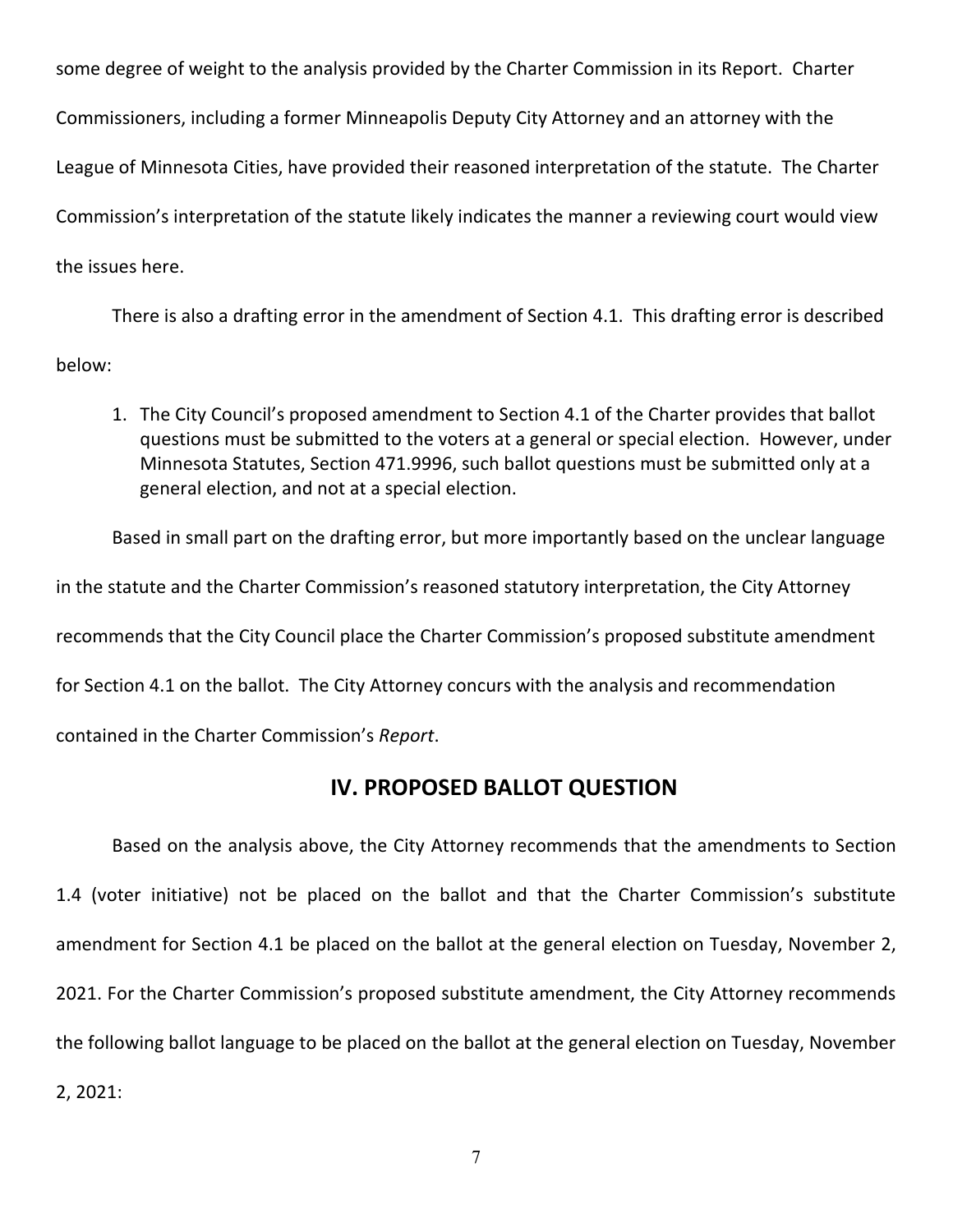### **City Question #**

### **Authorizing Rent Control in Minneapolis When Ordinance Approved by Voters**

Shall the Minneapolis City Charter be amended to authorize the City Council to propose an ordinance that would regulate rents on private residential property in the City of Minneapolis, where that proposed ordinance would only take effect after the City Council submits that proposed ordinance to voters in a ballot question at a general election and 51% or more of the votes cast on the ballot question are in favor of its adoption?

Yes \_\_\_\_\_\_\_\_

No \_\_\_\_\_\_\_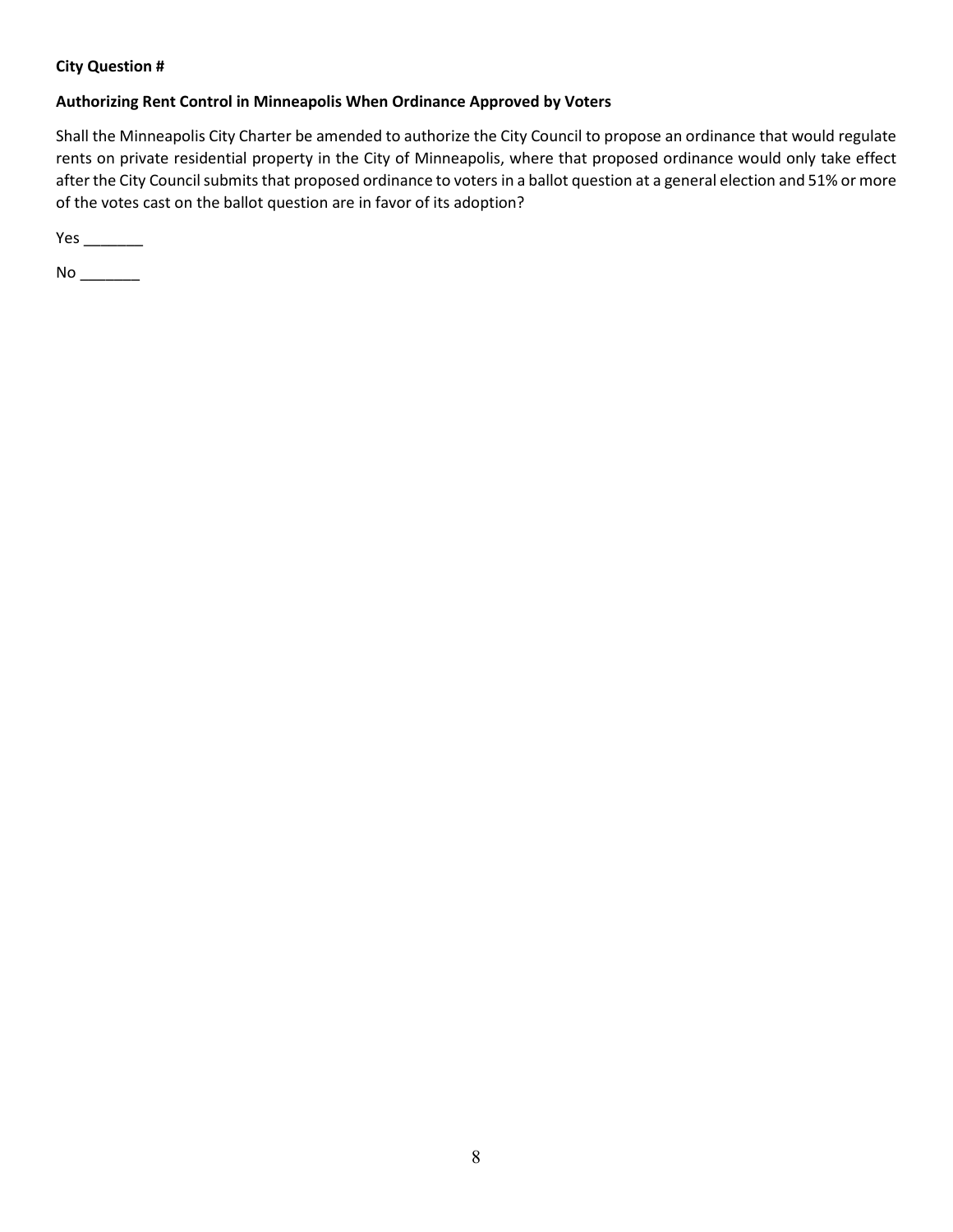## **ATTACHMENT A**

### **ORDINANCE**

#### **By Gordon, Ellison, and Bender**

**Amending Article I of the City Charter relating to General Provisions: Powers, to be submitted to the voters at the November 2, 2021, municipal election, pertaining to adding authority for registered voters of the City of Minneapolis to propose, by initiative, a rent stabilization ordinance to regulate rents on private residential property in the City of Minneapolis.**

The City Council of the City of Minneapolis do ordain as follows:

Section 1. That Article I, Section 1.4 of the Minneapolis City Charter be amended to read as follows:

§ 1.4. - **Powers.**

(a) **Powers plenary.** The City, acting through the boards, commissions, committees, departments, and officers for which this charter or an ordinance provides, may exercise any power that a municipal corporation can lawfully exercise at common law.

(1) **Eminent domain.** The City Council may, and any other authorized board may, establish the procedure by which the City exercises through that board its power of eminent domain, including the procedure for any appeal from an award in condemnation.

(2) **Infrastructure.** The City may establish, plan, build, maintain, regulate, and otherwise provide for public ways and works and any other infrastructure necessary or convenient for its residential and economic development; for the comfort, convenience, health, safety, or welfare of its residents; or for the efficient delivery of municipal services.

(b) **Laws excepting home-rule cities.** Whenever a law grants a power or an option to cities generally or to cities of a certain class, but excepts cities having adopted a home-rule charter, the City may nevertheless exercise the power or option if that exercise is not inconsistent with this charter, notwithstanding its having adopted this charter.

(c) **Immunity.** The City enjoys immunity from suit and liability for any injury resulting from—

(1) the defective condition of an ungraded street;

(2) the ground's insufficiency where a sidewalk can go but no sidewalk has been built; and

(3) any other act, omission, or condition for which a municipal corporation enjoys immunity at common law or by general or special law.

(d) **Unmentioned powers.** This charter's mention of certain powers does not limit the City's powers to those mentioned.

(e) **Rent stabilization initiative.** Registered voters of the City have the right to propose a rent stabilization ordinance by initiative.

(1) **Petition initiation.** A rent stabilization initiative may be initiated by a petition signed by registered voters of the City equal in number to five (5) percent of the total votes cast at the last previous state general election in the City.

(2) **Contents and timeline for petition; ballot formatting.** The City Clerk is responsible for creating and maintaining rent stabilization initiative petition processes, which must include, at a minimum: (1) the requirements for the contents of the petition; (2) the timeline for submitting a petition to the City Clerk; (3) the timeline for curing an insufficient petition; (4) the timeline for the City Clerk to submit the petition to the City Council; and (5) the technical formatting requirements for ballot questions. The City Clerk must ensure these petition processes comply with applicable Minnesota Statutes and Minnesota Rules, and may consider, as a guide, petition requirements and processes for amendments to this charter. The City Clerk may amend these petition processes from time to time, including as needed to comply with applicable Minnesota election law, other laws, and interpretations of laws.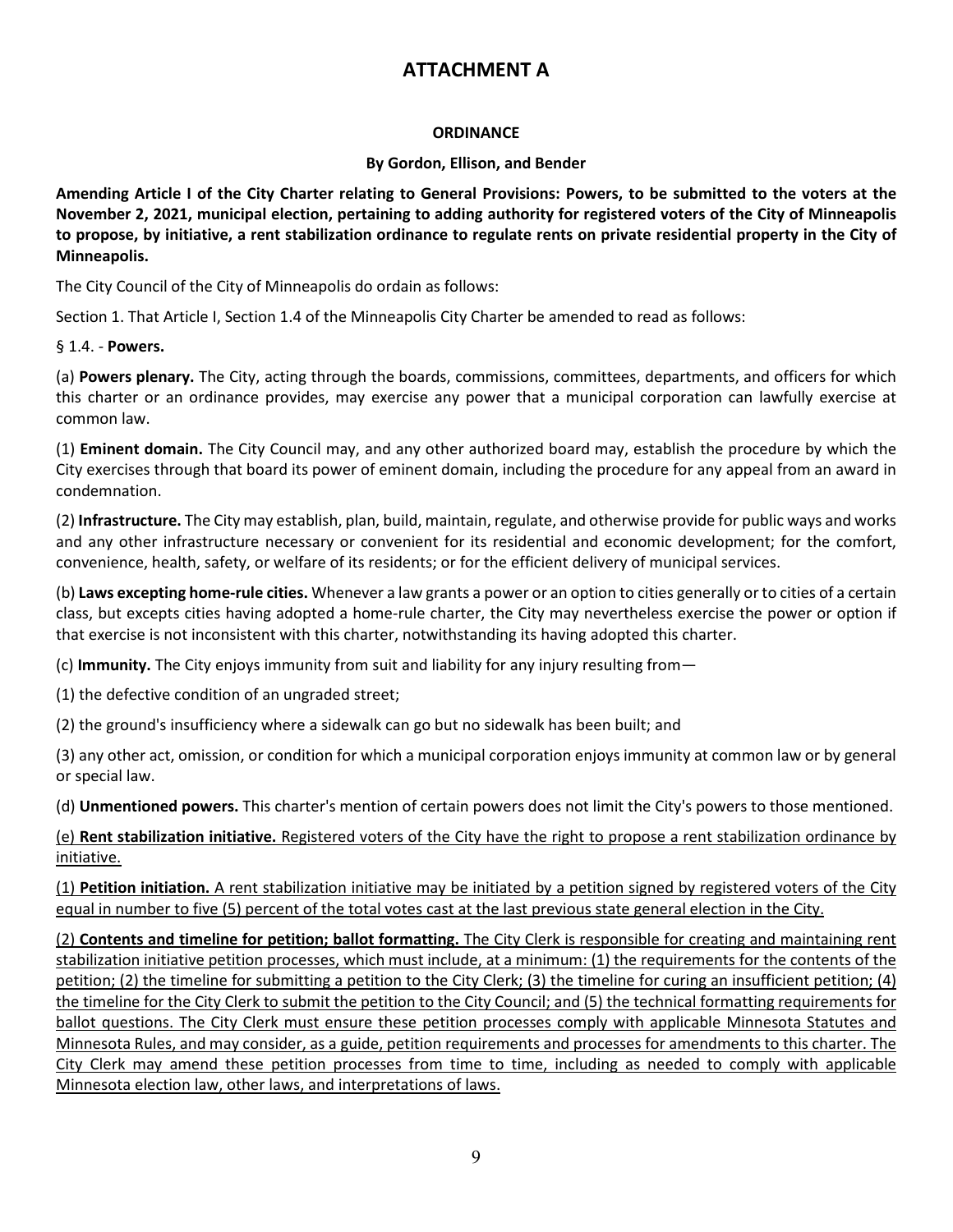(3) **Full petition filed with City Clerk.** A rent stabilization initiative petition may consist of one or more papers, but they must be assembled and filed with the City Clerk as one instrument. Any rent stabilization initiative petition will be deemed received by the City Council when it is timely filed with the City Clerk. There is no filing fee for filing such a petition.

(4) **City Clerk and City Attorney requirements.** Once the rent stabilization initiative petition is timely filed with the City Clerk, the City Clerk and City Attorney must do the following:

(A) **City Clerk technical review.** The City Clerk must determine whether the petition is signed by registered voters of the City equal in number to five (5) percent of the total votes cast at the last previous state general election in the City. The City Clerk must ensure other technical petition requirements, including those in the City Clerk's rent stabilization initiative petition processes, are met. The results of this technical review must be provided to the City Council.

(B) **City Attorney legal analysis.** If all of the technical petition requirements are met, the City Attorney must analyze if the proposed ordinance complies with constitutional, federal, state, and other law. The results of this legal analysis must be provided to the City Council.

(5) **City Council action on petition.** Within 150 days of receiving the rent stabilization initiative petition, the City Council must take action as follows:

(A) If the City Clerk reports that the petition meets all of the technical requirements, do one of the following:

(i) Enact the ordinance without change.

(ii) Direct the City Clerk to submit a ballot question on the ordinance to the qualified voters at a general or special election on a date allowed under Minnesota election law.

(iii) Direct the City Clerk to not submit a ballot question on the ordinance to the qualified voters at a general or special election on a date allowed under Minnesota election law.A direction not to submit the ballot question must be based on the results of the legal analysis.

(B) If the City Clerk reports that the petition does not meet all of the technical requirements, file the results of the technical review of the City Clerk.

### (6) **Ballot question**.

(A) The form of the ballot must be fixed by the City Council.

(B) If more than half of the votes cast on the ballot question are in favor of its adoption, the ordinance will take effect in 30 days from the date of the election or at such other time as is fixed in the ordinance.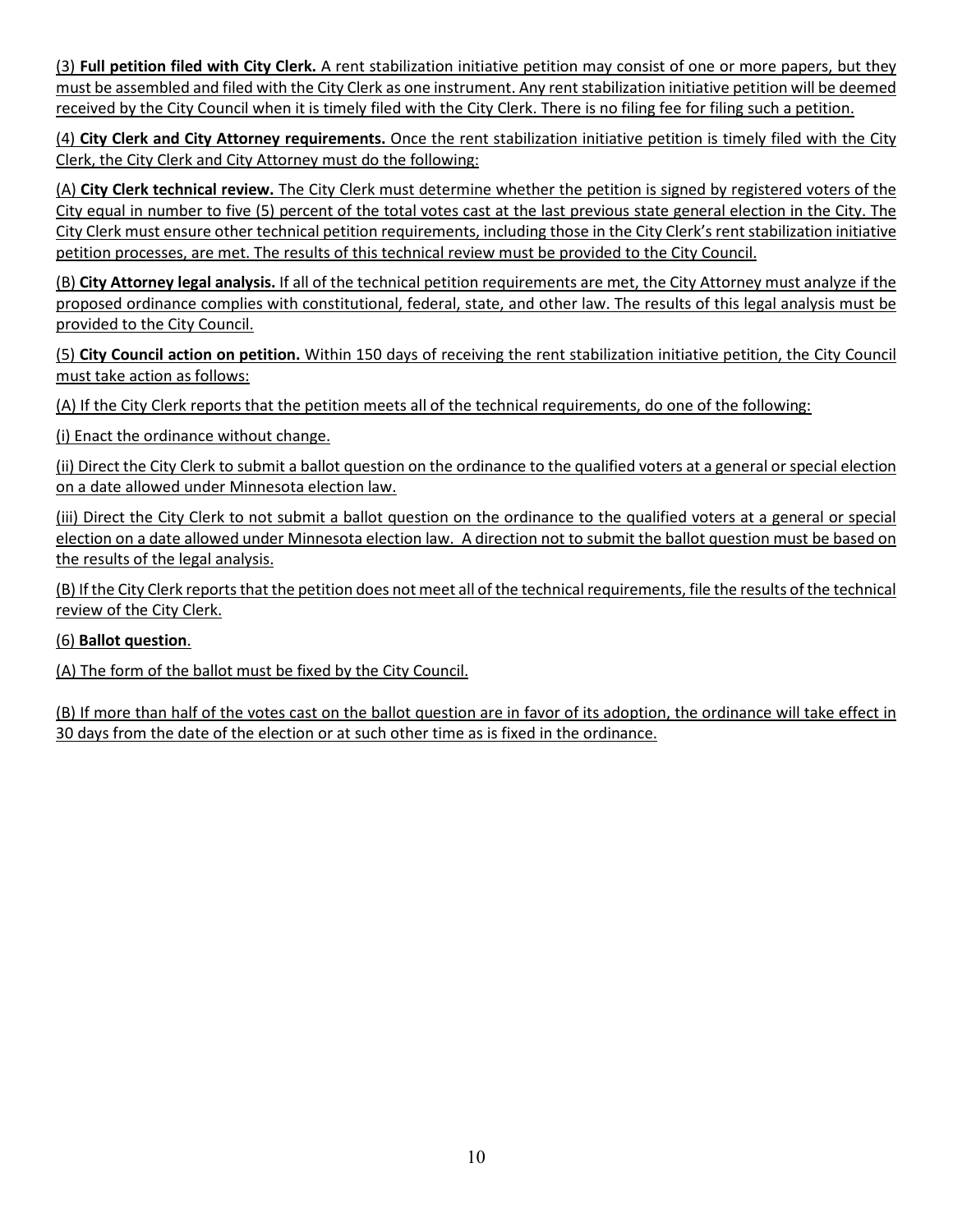## **ATTACHMENT B**

### **ORDINANCE**

#### **By Gordon, Ellison, and Bender**

**Amending Article IV of the City Charter relating to City Council: Function, to be submitted to the voters at the November 2, 2021, municipal election, pertaining to adding authority for the Council to adopt a rent control ordinance or a rent stabilization ordinance to regulate rents on private residential property in the City of Minneapolis and to submit a rent control or rent stabilization ballot question to qualified voters to regulate rents on private residential property in the City of Minneapolis.**

The City Council of the City of Minneapolis do ordain as follows:

Section 1. That Article IV, Section 4.1 of the Minneapolis City Charter be amended to read as follows:

#### **§ 4.1. - Function.**

(a) **Governing body.** The governing body is the City Council, in which the City's general legislative and policymaking authority resides.

(b) **Scope.** The Council may act on the City's behalf in any matter, except where—

(1) this charter reserves the action for a different board, commission, or committee; or

(2) the action is inconsistent with this charter or otherwise unlawful.

#### (c) **Council as statutory board.**

(1) **Generally.** Where the law provides for municipal action through a board or commission, and this charter does not reserve that authority to a board or commission other than the Council, the Council must either—

(A) itself serve as the board or commission for which the law provides, even if the board or commission is a statutory rather than a municipal agency; or

(B) provide by ordinance for the board or commission, in which case—

(i) the board's or commission's membership may (but need not) consist partly or wholly of Council members, and

(ii) the Council may (but need not) organize the board or commission as a municipal department.

(2) **Board of appeal and equalization.** The Council may provide under this section 4.1(c) for a board of appeal and equalization, in which case it may also provide that any such board must return to the Council the assessment rolls that the board has revised, in which case the Council may confirm the board's revisions or return the rolls to the board for further revision.

(d) **Franchises.** The Council may grant and regulate any lawful franchise.

(e) **Licenses.** The Council may grant a license only if the license expires within one year.

(f) **Liquor licenses.** Subject to any other applicable law, the Council may grant a license for the sale of liquor.

(1) **Zoning.** The Council may grant a liquor license only in an area zoned for commercial or industrial use, not for residence or office use.

(2) **Wine licenses.** The Council may grant a license for the on-sale of wine, which may include the on-sale of intoxicating malt beverages, to a restaurant which otherwise qualifies for the license under each applicable law or ordinance.

(3) **On-site consumption.** The Council must by ordinance establish standards for a restaurant holding a liquor license.

(4) **Other limits.** The Council may by ordinance impose additional limits on granting a liquor license.

(5) **Other laws and ordinances apply.** All laws and ordinances that otherwise apply to a licensed site remain applicable after the Council has granted a liquor license.